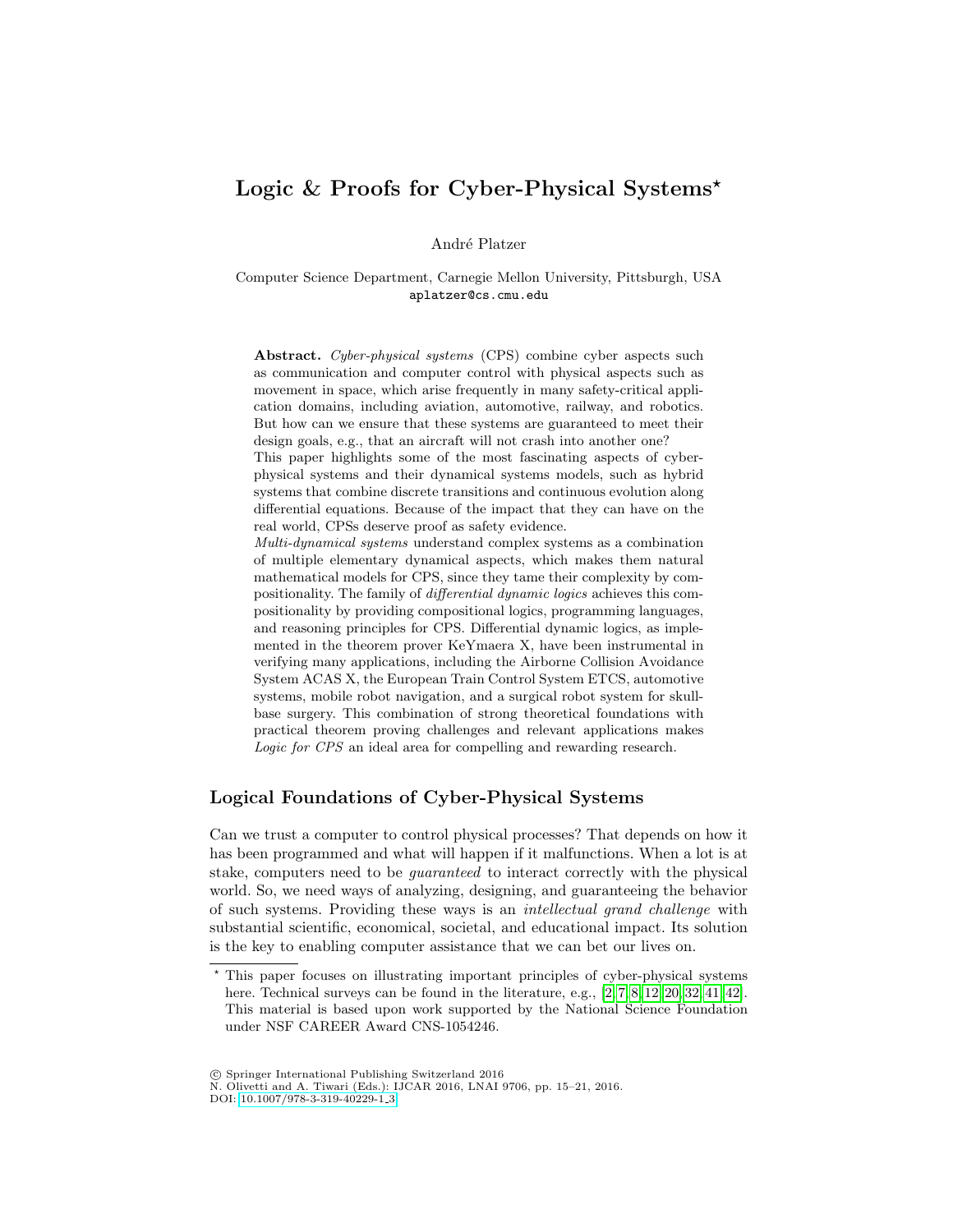## 16 André Platzer

Cyber-Physical Systems. Computer control has been suggested to remedy inefficiencies, reliability issues, or defects for virtually all physical systems. But computer control only helps our society if we can ensure that it works correctly. As has been argued on numerous occasions [\[1–](#page-4-5)[8,](#page-4-2) [11,](#page-4-6) [12,](#page-4-3) [17,](#page-4-7) [18,](#page-4-8) [20,](#page-4-4) [21,](#page-4-9) [23](#page-5-3)[–27,](#page-5-4) [38,](#page-5-5) [41–](#page-5-1)[44\]](#page-5-6), we must, thus, verify the correctness of these systems, as testing may miss bugs. This problem is confounded, because the behavior of the system under one circumstance can radically differ from the behavior under another, especially when complex computer decisions for different objectives interact. It is crucial to prove the absence of bugs so that we are confident to bet our lives on the system functioning correctly, since that is what we do every time we get into an airplane or car.

Systems like these are called cyber-physical systems (CPS). They combine cyber capabilities (communication, computation and control) with physical capabilities (sensing and actuation) to solve problems that neither part could solve alone. While CPS are widely appreciated for their broad range of application domains (e.g., automotive, aerospace, medical, transportation, civil engineering, materials, chemistry, energy), the goal of the Logical Foundations of CPS is to identify the common foundational core that constitutes the true essence of CPS and their proof principles to serve as the simultaneous mathematical basis for all those applications. The foundations of digital computer science have revolutionized how systems are designed and our whole society works. We need even stronger foundations when software reaches out into our physical world.

Multi-dynamical Systems. The first crucial insight for CPS foundations is the multi-dynamical systems principle [\[32\]](#page-5-0) of understanding complex systems as a combination of multiple elementary dynamical aspects. Mathematically, CPS are multi-dynamical systems [\[32\]](#page-5-0), i.e. systems characterized by multiple facets of dynamical systems, schematically summarized in Fig. [1.](#page-1-0) CPS involve computer control decisions and are, thus, discrete. CPS are continuous, because they evolve along differential equations of motion or other physical processes. CPS are uncertain, because their behavior is subject to choices coming from environmental variability or intentional uncertainties that simplify their

<span id="page-1-0"></span>

Fig. 1. Dynamical aspects of CPS

model. This uncertainty can manifest in different ways. Uncertainties make CPS stochastic when good information about the distribution of choices is available. Uncertainties make CPS nondeterministic when no commitment about the resolution of choices is made. Uncertainties make CPS adversarial when they involve multiple agents with potentially conflicting goals or even active competition in a game. Verifying that CPS work correctly requires dealing with all of these dynamical features—and sometimes even more—at the same time.

CPS Proofs. Multi-dynamical systems study complex CPS as a combination of multiple elementary dynamical aspects. This approach helps to tame the com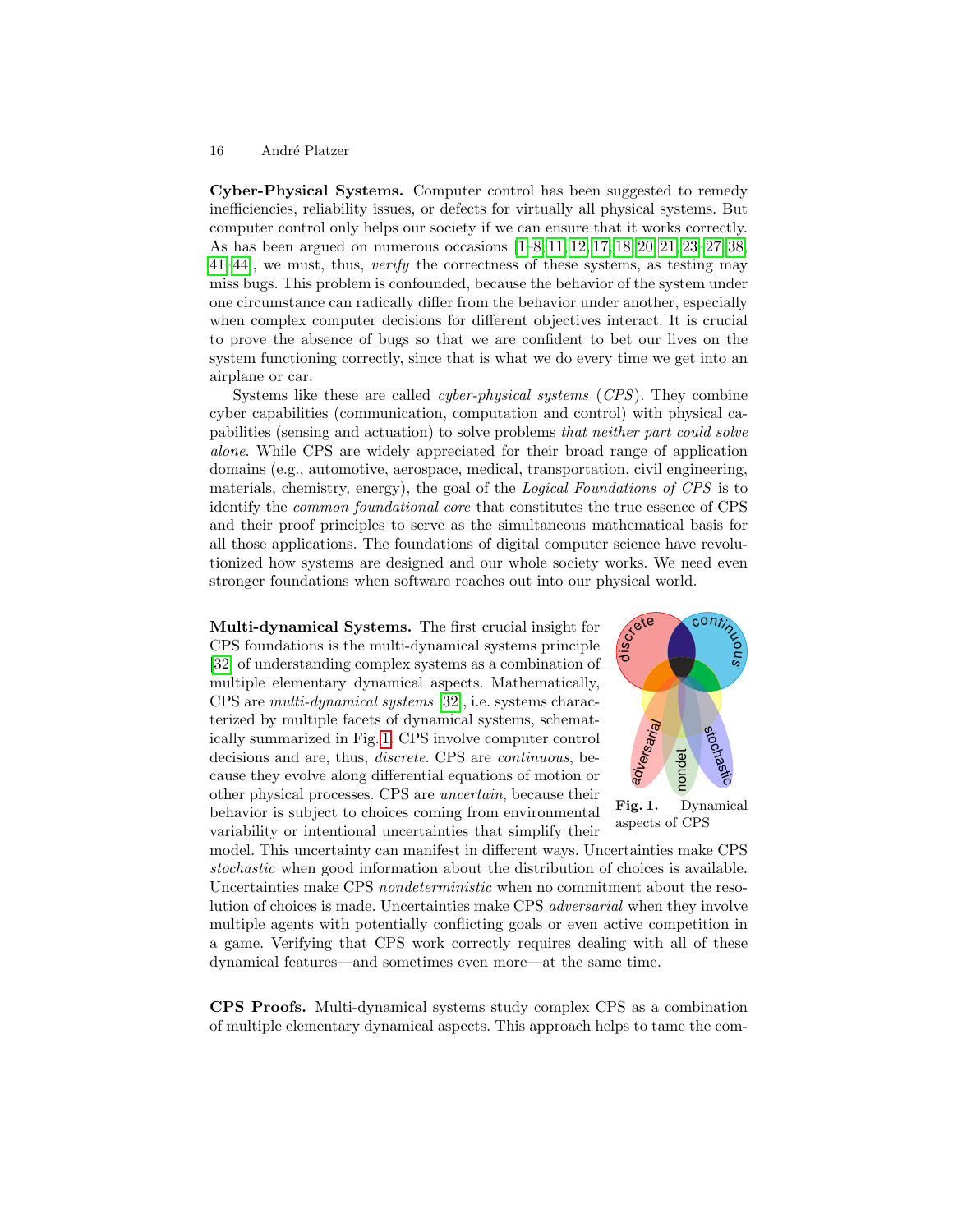plexity of CPS by understanding that their complexity just comes from combining lots of simple dynamical effects with one another. The overall system is quite complex, but each of its pieces is better-behaved, since it only has one dynamics. What miracle translates this descriptive simplification of a CPS in terms of a combination of multiple dynamical aspects into an analytic simplification in terms of multiple dynamical systems that can be considered side-by-side?

The key to this mystery is to integrate the CPS dynamics all within a single, compositional logic [\[32\]](#page-5-0). Since compositionality is an intrinsic feature starting from the very semantics of logic [\[9,](#page-4-10) [10,](#page-4-11) [13,](#page-4-12) [14,](#page-4-13) [37,](#page-5-7) [39,](#page-5-8) [40\]](#page-5-9), logics naturally reason compositionally, too. With suitable generalizations of logics to embrace multidynamical systems [\[27–](#page-5-4)[31,](#page-5-10)[34,](#page-5-11)[35\]](#page-5-12), this compositionality generalizes to CPS. Verification works by constructing a proof in such a logic. The whole proof verifies a complex CPS. Yet, each proof step only reasons separately about one dynamical aspect at a time using, e.g., local dynamics of differential equations, the theory of real-closed fields, symbolic logic, differential form computations [\[35\]](#page-5-12), fixpoint theory [\[34\]](#page-5-11), and so on, each captured in a separate, modular axiom or proof rule.

Theory. This logical view on CPS has already made it possible to develop rich theories of hybrid systems that combine discrete change and continuous differential equations [\[27,](#page-5-4) [31,](#page-5-10) [35\]](#page-5-12), theories of distributed hybrid systems that combine distributed systems with hybrid systems [\[30\]](#page-5-13), theories of hybrid games that combine discrete, continuous, and adversarial dynamics [\[34\]](#page-5-11), all of which are sound and relatively complete, but was also used for stochastic hybrid systems [\[29\]](#page-5-14). The approach was instrumental in formulating and proving the first [\[27\]](#page-5-4) and second [\[31\]](#page-5-10) completeness theorem for hybrid systems, which characterize and align the discrete and continuous challenges of hybrid systems, and reveal their fundamental symmetry. The theory of hybrid systems forms a proof-theoretical bridge aligning the theory of continuous systems with the theory of discrete systems. Proof theory was essential in the study of *provability of properties of* differential equations and differential cut elimination [\[33\]](#page-5-15), which turn out to generalize ideas from Lie's results on Lie groups [\[19\]](#page-4-14) but also relate to Gentzen's cut elimination theorem in classical logic [\[10\]](#page-4-11). Logic was equally crucial for the development of *differential ghosts* that create extra dimensions [\[33\]](#page-5-15) as prooftheoretical analogues of dark matter, whose existence was speculated to balance out energy invariants in astrophysics [\[16\]](#page-4-15).

As a logical rendition of Lie's ideas, differential invariants [\[28,](#page-5-16)[33,](#page-5-15)[35\]](#page-5-12) enable induction principles for differential equations characterizing the rate of change of truth of a formula in the direction of the dynamics; see Fig. [2.](#page-2-0) Intuitively,  $F$  always remains true after following the differential equation  $x' = f(x)$ 



<span id="page-2-0"></span>Fig. 2. (left) Differential invariant  $F$  (right) Proof rule for invariance of  $F$  along differential equation  $x' = f(x)$  in evolution domain H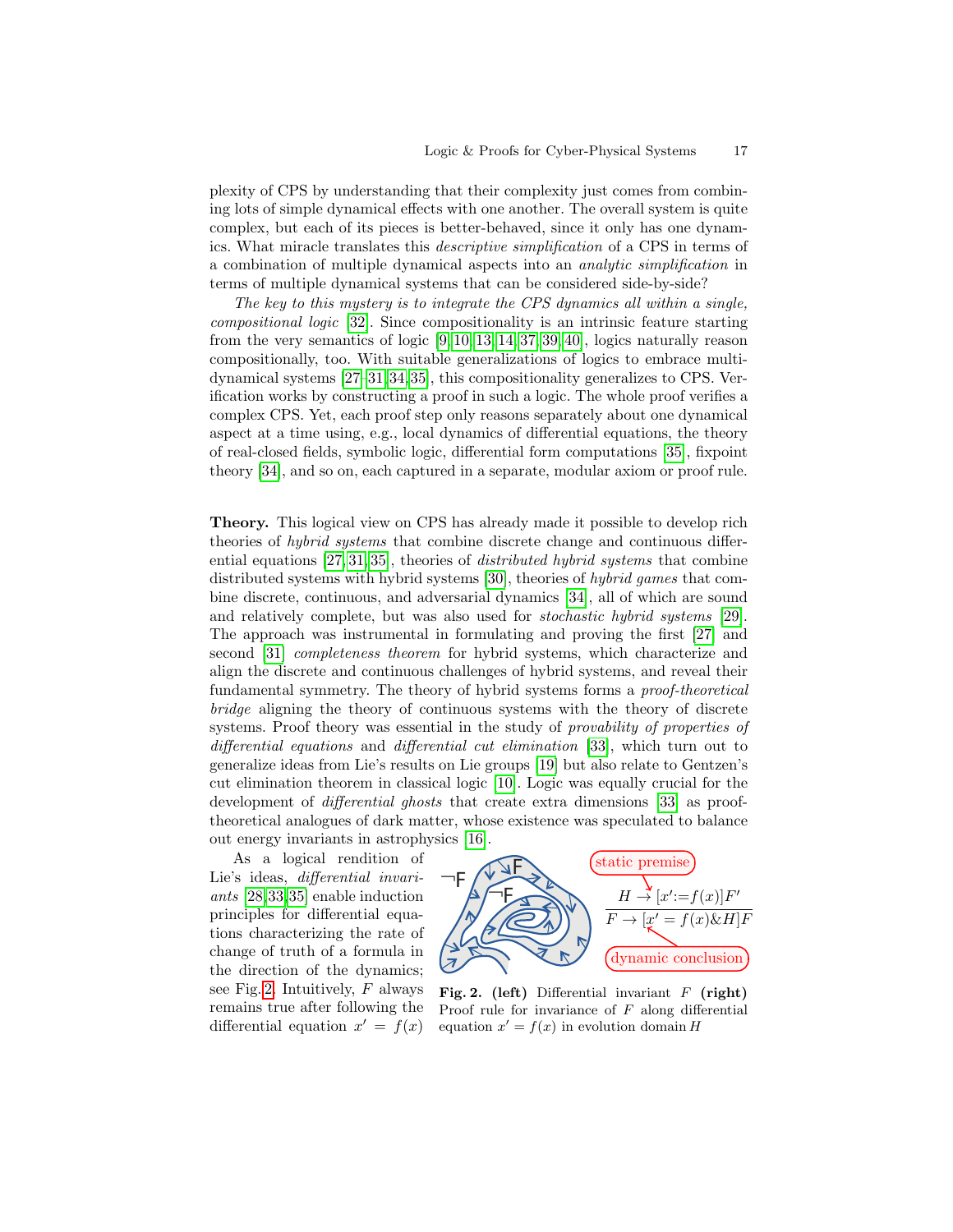within the domain  $H$  (conclusion), if  $F$  started out true initially (conclusion's assumption), and if, within  $H$ , the differential  $F'$  of  $F$  (which characterizes the infinitesimal change of  $F$  as a function of  $x'$ ) holds after assigning the right-hand side  $f(x)$  of the differential equation to its left-hand side  $x'$  (premise). Differential invariants lift the high descriptive power of differential equations to a high analytic power, so that their properties can be proved even if the equations cannot be solved. Solutions ruin the descriptive power even  $if$  the differential equations can be solved, so that differential invariants are advantageous regardless.

Applications. Logical Foundations of CPS play an increasingly important role in practical applications by way of their implementations in the theorem prover  $KeY$ maera and its clean-slate successor<sup>[1](#page-3-0)</sup> KeYmaera X. This includes finding and fixing [\[36\]](#page-5-17) flaws in an air traffic conflict resolution maneuver, verifying and identifying issues in the Next-generation Airborne Collision Avoidance System ACAS X [\[15\]](#page-4-16), verifying the European train control system ETCS, car control systems, mobile ground robot navigation, and finding and fixing bugs in a skullbase surgical robot system. Logic also identified a way of correctly relating proof in a model to truth in reality [\[22\]](#page-5-18), which is an inevitable challenge for CPS.

Finally, multi-dynamical systems impact education in the Foundations of Cyber-Physical Systems course that is breaking with the myth that cyber-physical systems are too challenging to be taught at the undergraduate level. The compositionality principles of logic and multi-dynamical systems considerably tame the educational complexity of CPS by making it possible to focus on one aspect at a time without losing the ability to combine the understanding attained for each aspect. The rich variety of systems that the students verified for their final course projects<sup>[2](#page-3-1)</sup> indicates that this approach effectively conveys the principles for a successful separation of concerns for CPS.

Summary. Logical foundations make a big difference for cyber-physical systems, certainly in understanding the basic principles of CPS, but also in real applications like the Next-generation Airborne Collision Avoidance System. Lessons from centuries of logic and foundations research can have a huge impact on advancing CPS. Yet, conversely, the questions that CPS pose can have an equally significant impact on advancing logic. Cyber-physical systems serve as a catalytic integrator for other sciences, because they benefit from combining numerous exciting areas of logic, mathematics, computer science, and control theory that previously seemed unrelated. The mix of enabling strong analytic foundations with the need for practical advances of rigorous reasoning and the significance of its applications, as well as its fruitful interactions with many other sciences, make cyber-physical systems an ideal field for compelling and rewarding research that has only just begun. Numerous wonders remain yet to be discovered.

<span id="page-3-0"></span> $1$  <http://www.keymaeraX.org/>

<span id="page-3-1"></span><sup>2</sup> The students' self-defined 3-week course projects and their presentations to a panel of experts from industry in the CPS V&V Grand Prix are available from the course web pages <http://lfcps.org/course/fcps.html>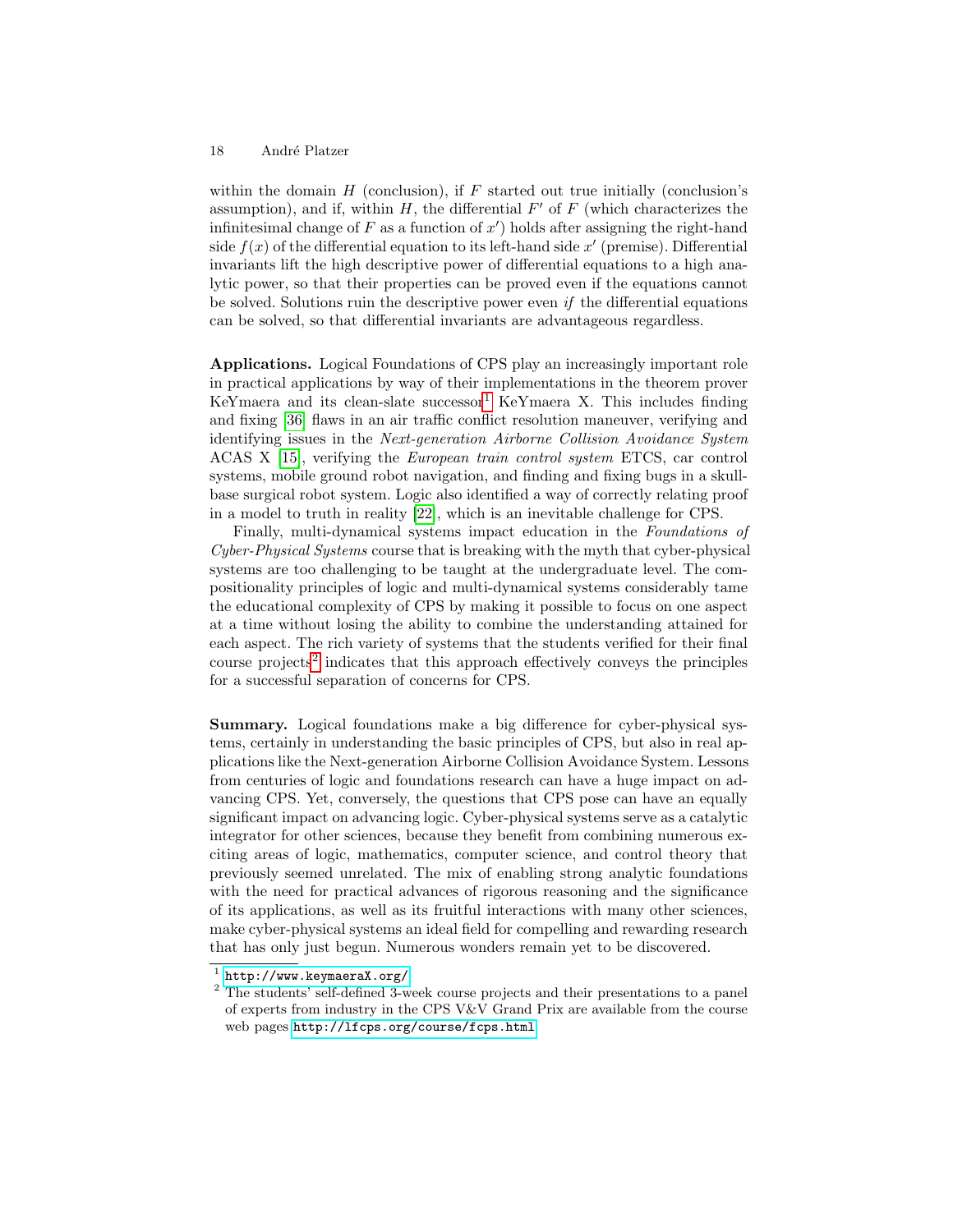## References

- <span id="page-4-5"></span>1. Alur, R.: Formal verification of hybrid systems. In: Chakraborty, S., Jerraya, A., Baruah, S.K., Fischmeister, S. (eds.) EMSOFT. pp. 273–278. ACM (2011)
- <span id="page-4-0"></span>2. Alur, R.: Principles of Cyber-Physical Systems. MIT Press (2015)
- 3. Alur, R., Courcoubetis, C., Halbwachs, N., Henzinger, T.A., Ho, P.H., Nicollin, X., Olivero, A., Sifakis, J., Yovine, S.: The algorithmic analysis of hybrid systems. Theor. Comput. Sci. 138(1), 3–34 (1995)
- 4. Alur, R., Henzinger, T., Lafferriere, G., Pappas, G.J.: Discrete abstractions of hybrid systems. Proc. IEEE 88(7), 971–984 (2000)
- 5. Branicky, M.S.: General hybrid dynamical systems: Modeling, analysis, and control. In: Alur, R., Henzinger, T.A., Sontag, E.D. (eds.) Hybrid Systems. LNCS, vol. 1066, pp. 186–200. Springer (1995)
- 6. Clarke, E.M., Emerson, E.A., Sifakis, J.: Model checking: algorithmic verification and debugging. Commun. ACM 52(11), 74–84 (2009)
- <span id="page-4-1"></span>7. Davoren, J.M., Nerode, A.: Logics for hybrid systems. IEEE 88(7), 985–1010 (2000)
- <span id="page-4-2"></span>8. Doyen, L., Frehse, G., Pappas, G.J., Platzer, A.: Verification of hybrid systems. In: Clarke, E.M., Henzinger, T.A., Veith, H. (eds.) Handbook of Model Checking, chap. 28. Springer (2017)
- <span id="page-4-10"></span>9. Frege, G.: Begriffsschrift, eine der arithmetischen nachgebildete Formelsprache des reinen Denkens. Verlag von Louis Nebert (1879)
- <span id="page-4-11"></span>10. Gentzen, G.: Untersuchungen ¨uber das logische Schließen. I. Math. Zeit. 39(2), 176–210 (1935)
- <span id="page-4-6"></span>11. Henzinger, T.A., Sifakis, J.: The discipline of embedded systems design. Computer 40(10), 32–40 (Oct 2007)
- <span id="page-4-3"></span>12. Henzinger, T.A.: The theory of hybrid automata. In: LICS. pp. 278–292. IEEE Computer Society, Los Alamitos (1996)
- <span id="page-4-12"></span>13. Hilbert, D.: Die Grundlagen der Mathematik. Abhandlungen aus dem Seminar der Hamburgischen Universität  $6(1)$ , 65–85 (1928)
- <span id="page-4-13"></span>14. Hoare, C.A.R.: An axiomatic basis for computer programming. Commun. ACM 12(10), 576–580 (1969)
- <span id="page-4-16"></span>15. Jeannin, J., Ghorbal, K., Kouskoulas, Y., Gardner, R., Schmidt, A., Zawadzki, E., Platzer, A.: A formally verified hybrid system for the next-generation airborne collision avoidance system. In: Baier, C., Tinelli, C. (eds.) TACAS. LNCS, vol. 9035, pp. 21–36. Springer (2015)
- <span id="page-4-15"></span>16. Kapteyn, J.C.: First attempt at a theory of the arrangement and motion of the sidereal system. Astrophysical Journal 55, 302 (May 1922)
- <span id="page-4-7"></span>17. Larsen, K.G.: Verification and performance analysis for embedded systems. In: Chin, W., Qin, S. (eds.) TASE 2009, Third IEEE International Symposium on Theoretical Aspects of Software Engineering, 29-31 July 2009, Tianjin, China. pp. 3–4. IEEE Computer Society (2009)
- <span id="page-4-8"></span>18. Lee, E.A., Seshia, S.A.: Introduction to Embedded Systems — A Cyber-Physical Systems Approach. Lulu.com (2013)
- <span id="page-4-14"></span>19. Lie, S.: Vorlesungen ¨uber continuierliche Gruppen mit geometrischen und anderen Anwendungen. Teubner, Leipzig (1893)
- <span id="page-4-4"></span>20. Lunze, J., Lamnabhi-Lagarrigue, F. (eds.): Handbook of Hybrid Systems Control: Theory, Tools, Applications. Cambridge Univ. Press (2009)
- <span id="page-4-9"></span>21. Maler, O.: Control from computer science. Annual Reviews in Control 26(2), 175– 187 (2002)